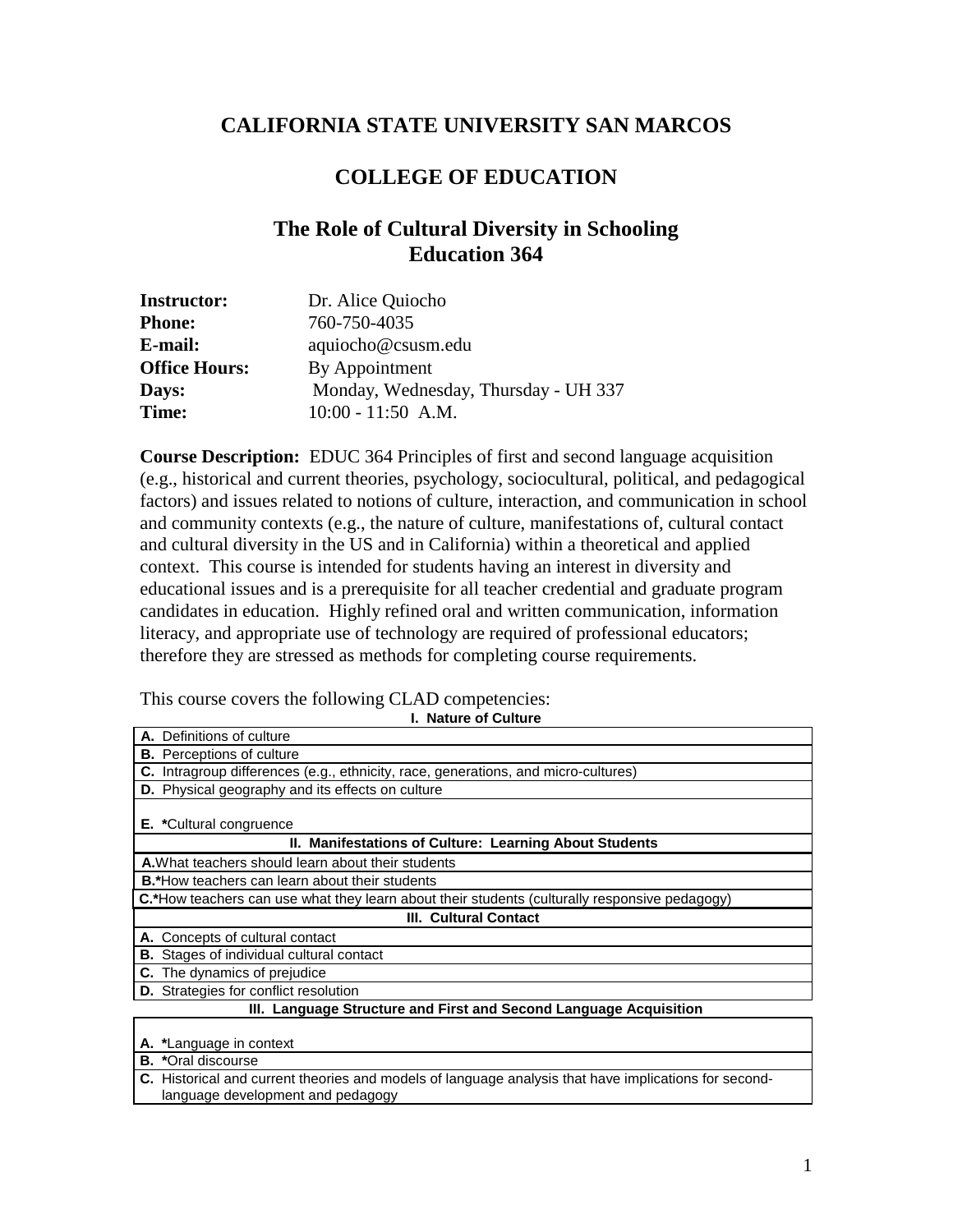**D.** Psychological factors affecting first- and second-language development

**E.** Socio-cultural factors affecting first- and second-language development

**F.** Pedagogical factors affecting first- and second-language development

# **G.** Political factors affecting first- and second-language development

# **Readings Required:**

Gollnick, D.M. and Chinn, P.C. (1998). Multicultural education in a pluralistic society. Fifth edition. Merrill.

Leyba, C.F. Schooling and language minority students: A theoretical framework. Second

edition. CSULA.

Spring, J. (2001) Deculturalization and struggle for equality. Fourth edition. Mc Graw Hill.

# **Course Objectives**:

# **Students completing EDUC 364 will:**

- Be familiar with the notions of culture, its use in curricula, and its relevance to multicultural curricula and instruction.
- Understand the historical context and background of bilingual education in the US
- Be able to describe the relationships between bilingual schooling and multicultural instruction.
- Be familiar with second language acquisition theory and the role of the primary language in second language learning.
- Be familiar with various instructional theories around differing ways to establish a multicultural classroom.
- Describe the connection between culture, communication and its implications for schooling.

# **Course Requirements**:

**The Governance Community of the College of Education has adopted the following policy as of 12/19/97**:

# **Attendance Policy**

Due to the dynamic and interactive nature of courses in the College of Education, all students are expected to attend all classes and participate actively. At a minimum, students must attend more than 80% of class time, or s/he may not receive a passing grade for the course at the discretion of the instructor. Individual instructors may adopt more stringent attendance requirements. Should the student have extenuating circumstances, s/he should contact the instructor as soon as possible.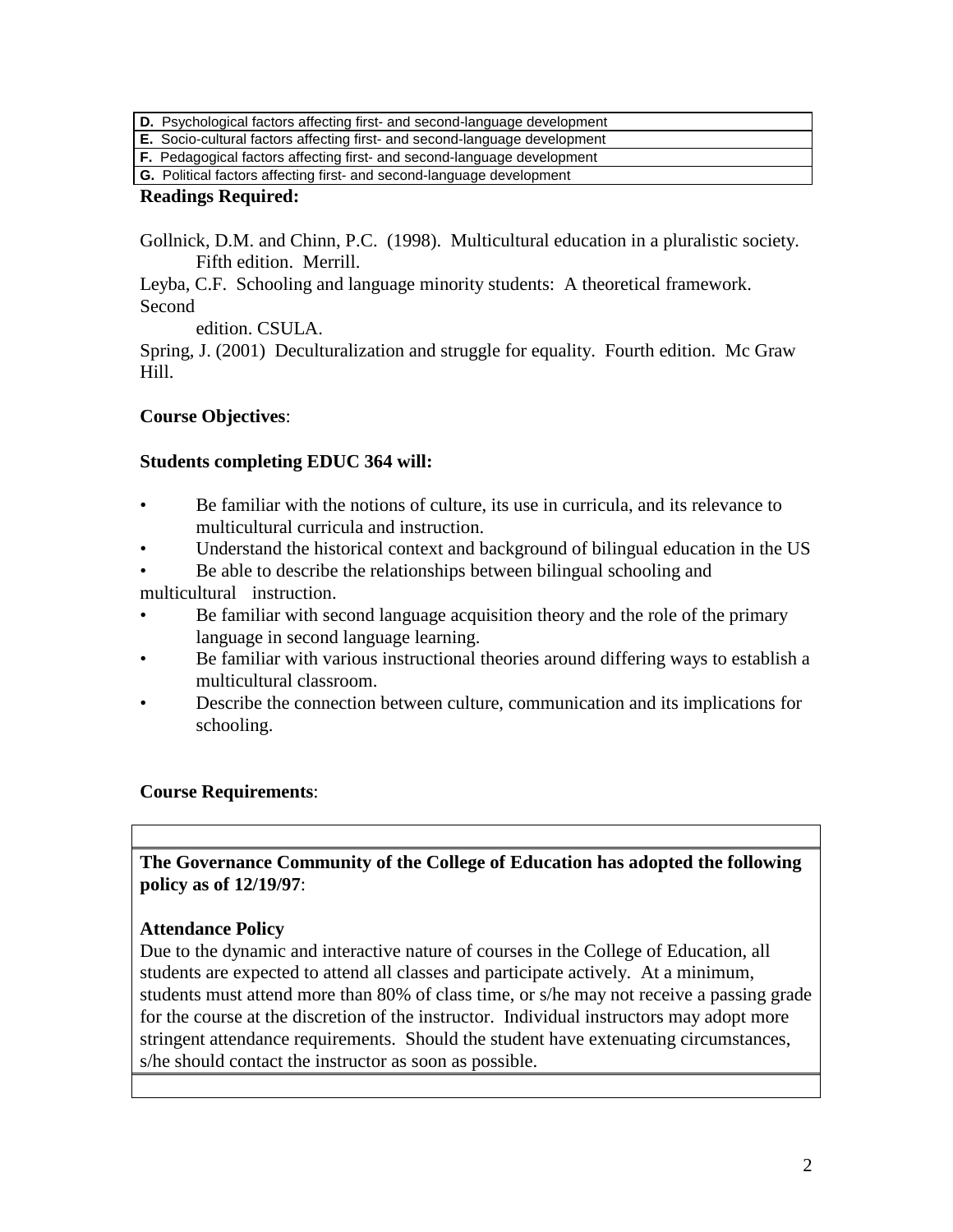Each student will be expected to attend class regularly and participate in class discussions. More than three unexcused absences may result in the student being dropped from the course.

# **A variety of cooperative learning methods will be used in teaching this course to model for perspective teachers.**

# **Assignments**

- 1. Class sessions will include a total of 3 **quickwrites** reflecting one of the themes presented in class. These writings are done entirely in class and are based on readings and/or personal experience (possible 15 points total).
	- ♦ These papers will be judged on the depth of the reflection.
	- ♦ The reflection is clearly related to personal experiences **and** the readings.
	- ♦ Is **not** a re-telling of the readings.

2. **Research Paper and Panel Presentation**. Examining multicultural/multilingual issues (30 points written/15 points oral).

In heterogeneous groups of four (4) students, you will research and write as a group, a research paper about a topic that interests you. The topic must pertain to the CLAD competencies as listed in this syllabus. You will present a panel discussion of your work to the class. Your research should include at least 3 sources from the ERIC data base, at least 3 sources from the internet, at least 3 print media sources, and at least one of the texts used in class. References must be exclusive of one another. Your paper will include:

- ♦ a cover page listing the title, a 2-3 paragraph/200 word abstract, full names of all group members.
- ♦ a narrative that describes the issue, including its historical context,
- ♦ a description of why the issues is significant in the field of education,
- ♦ your position on the issue and why you have taken that position,
- ♦ a defense (rationale) for taking the position with appropriate references,
- ♦ a conclusion regarding the issue, with recommendations for action,
- ♦ an annotated bibliography of all references consulted, and
- ♦ attachments such as your visual aids for the presentation, graphic organizers, or any supplementary material to enhance student learning.

The length of the paper should be form 8 to 10 pages and articulate the requirements outlined above. You must incorporate **depth of analysis**, more so than mere description. In other words, your paper should answer WHY and HOW, more importantly than WHO, WHAT, WHEN, or WHERE. The paper should be typed, doubled spaced, stapled together, and not placed in any kind of binder.

Your panel presentation will be **20 minutes** in length. You will present a synopsis of your issue, accompanied by appropriate visual, aural and or tactile aids. The mode of presentation may include skits, simulations, debate, Socratic dialogue, or some other form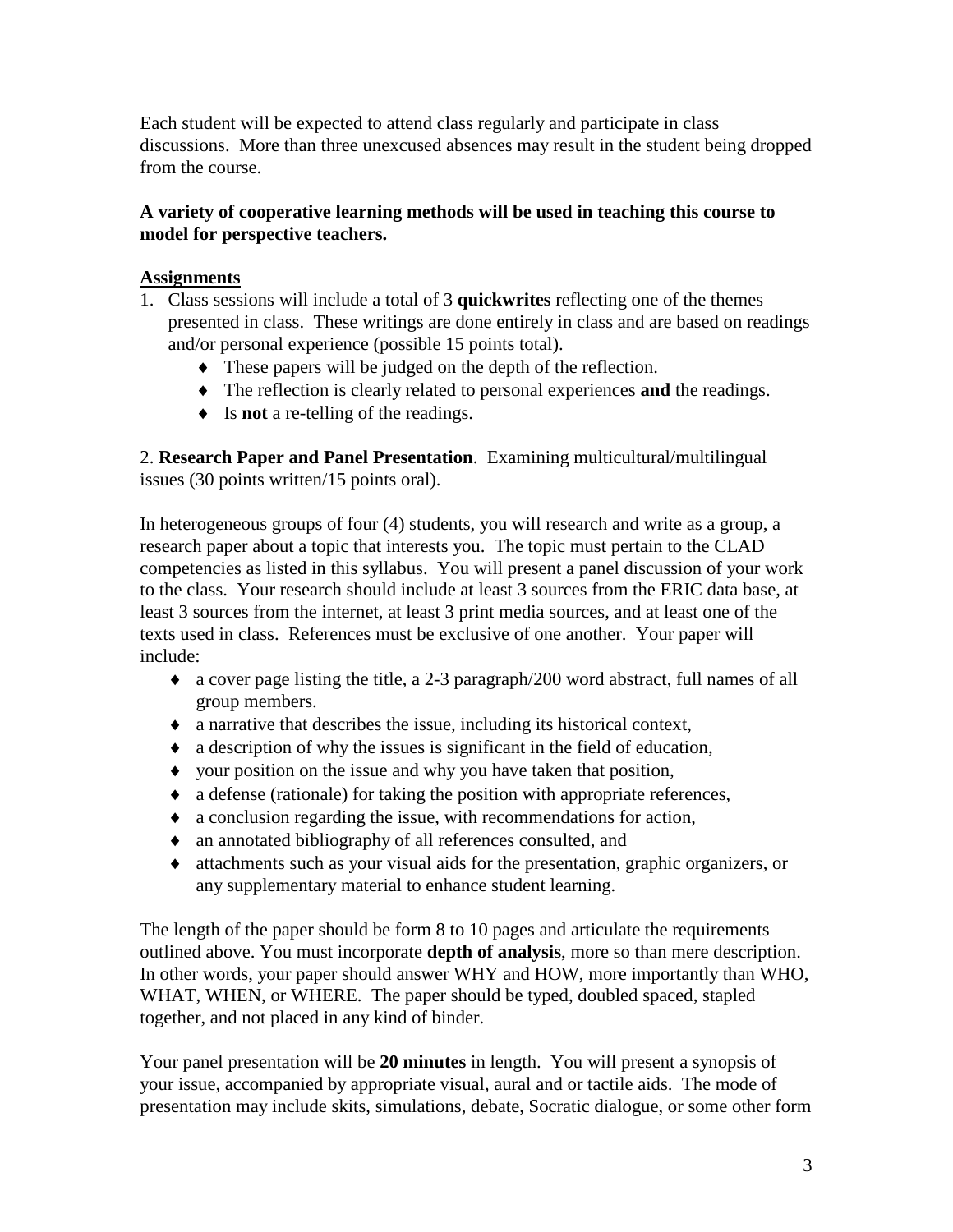of multi-modal presentation. You are cautioned **NOT to read from the text of your paper**. In addition to the 20 minute presentation, you will plan to respond to questions for no more than 10 minutes. Therefore, your group should be prepared to be "on" for **1/2 hour**.

At the time of your presentation, you will provide each classmate and the professor with:

- ♦ a stapled handout that includes the 200 word abstract
- ♦ an annotated bibliography of all of the references
- ♦ all visual aids you used for your presentation. Presentations will be scheduled.

The audience will respond to each presentation as well as the presenters themselves. This is an effort to focus of group as well as personal evaluation.

3. Each student will write a **personal biography**. This narrative will provide "snapshot" of yourself right now and how you have come to this place in your life. This 4 to 7 page paper might address important personal experiences, educational experiences, and/or social experiences. It might detail important role models in your life, or important messages that you have gleaned from those both inside and outside of school contexts. It might detail something of your personal philosophy of life, and of your emerging thoughts/concerns about education. Conclude with a description of yourself right now in your life. (15 points possible).

A **superior** paper follows or exceeds the requirements listed in the paragraph above:

- $\bullet$  Contains a historical perspective
- ♦ Addresses personal experiences
- ♦ Addresses educational experiences
- ♦ Addresses social experiences
- ♦ Clearly describes role models in your life
- ♦ Clearly reflects on messages you have gleaned from in school and out of school experiences.
- ♦ Contains a personal philosophy of life: reflective with your emerging thoughts of education.
- ♦ Contains a clear descriptions of yourself right now in life
- ♦ Is well-organized, using subheadings to assist the reader, observes all conventions of language

Papers that do not meet all of these requirements are not considered superior.

# 4. **Outcome Assessment**. Your opportunity to examine your own learning (25 points).

You will select the most important learning or closely related sets of learnings you have acquired during the course. You will write in detail: (1) what you learned, (2) how you knew you were learning something of significance (assessing your own learning), (3) how this will shape your attitudes and demonstrated behaviors as a teacher or in future intercultural interaction, and (4) how you will be able to demonstrate overall "cultural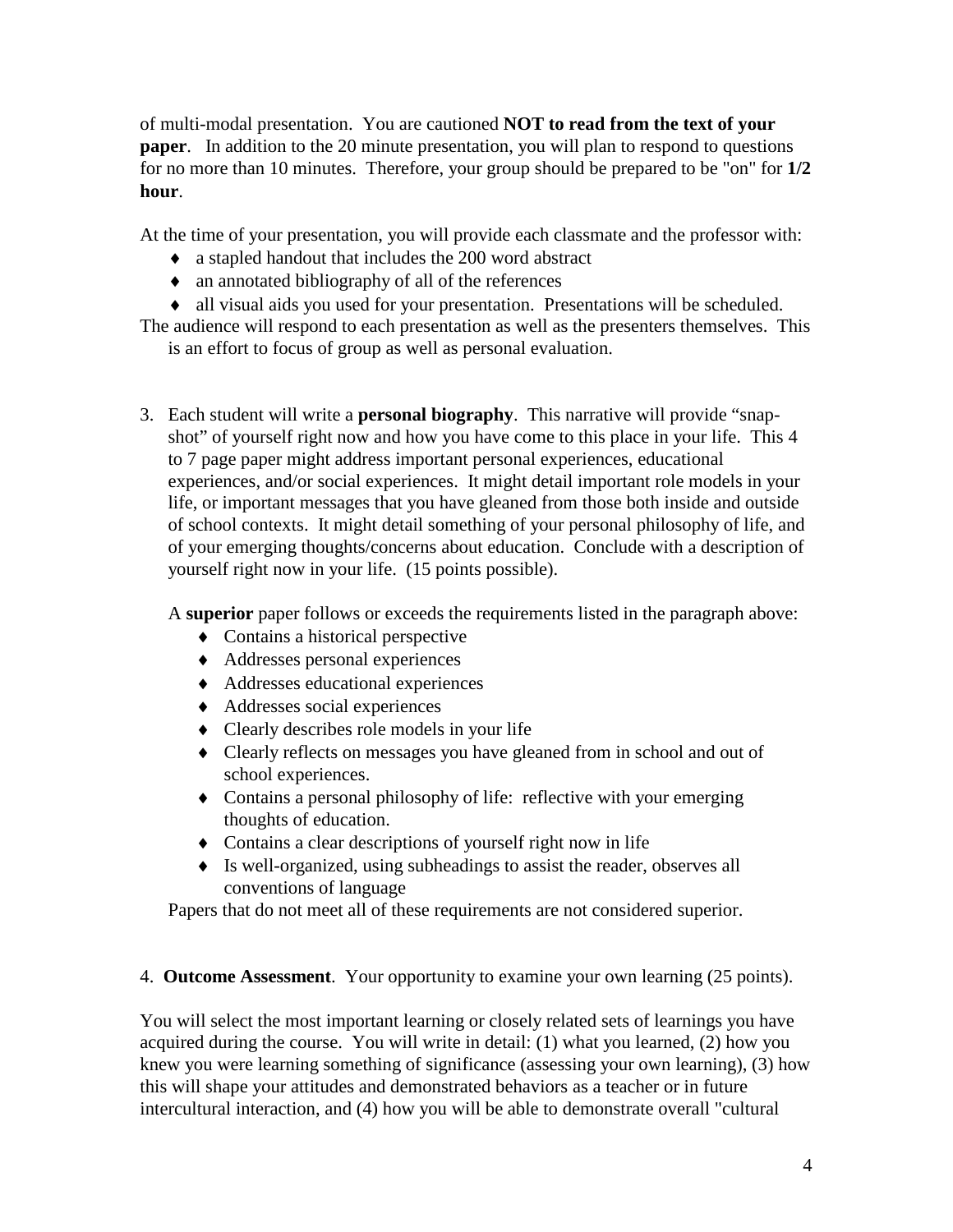competence." The paper will be graded on your ability to synthesize data around the topic you select, your depth of reflective analysis, your ability to articulate the cognitive, behavioral and affective domains of your learning, and the relationship of this topic to your future growth and professional practice.

### **Grading Criteria (See attached rubric for a clear description of criteria used to judge products of this class and read the descriptions of superior products provided in this syllabus)**

Papers will be evaluated using the following criteria:

Clarity and Completeness Accuracy for the assignment as given Insightful/Reflective/Analytical Connectedness to class readings, discussions, lectures, experiences Overall Impression

#### Panel presentations will be evaluated using the following criteria:

Panel topic and viewpoint clearly defined All members play a significant role Main ideas were conveyed to persuade audience of the topic statement Presentation was creative Presentation involved the audience Overall impression

#### **Grading Scale**

 $A = 100-93$  points  $B = 92-80$  points  $C = 79-70$  points Below 70 points is an F

#### **Late Policy**

The grade for an assignment with be dropped 10 percentage points for every class period that it is late. After 3 class periods, it will not be accepted.

#### **Tentative Course Calendar**

| Date    | <b>Assignments</b>           |
|---------|------------------------------|
| June 18 | Orientation/Assignments      |
|         | Lemon Grove Incident - video |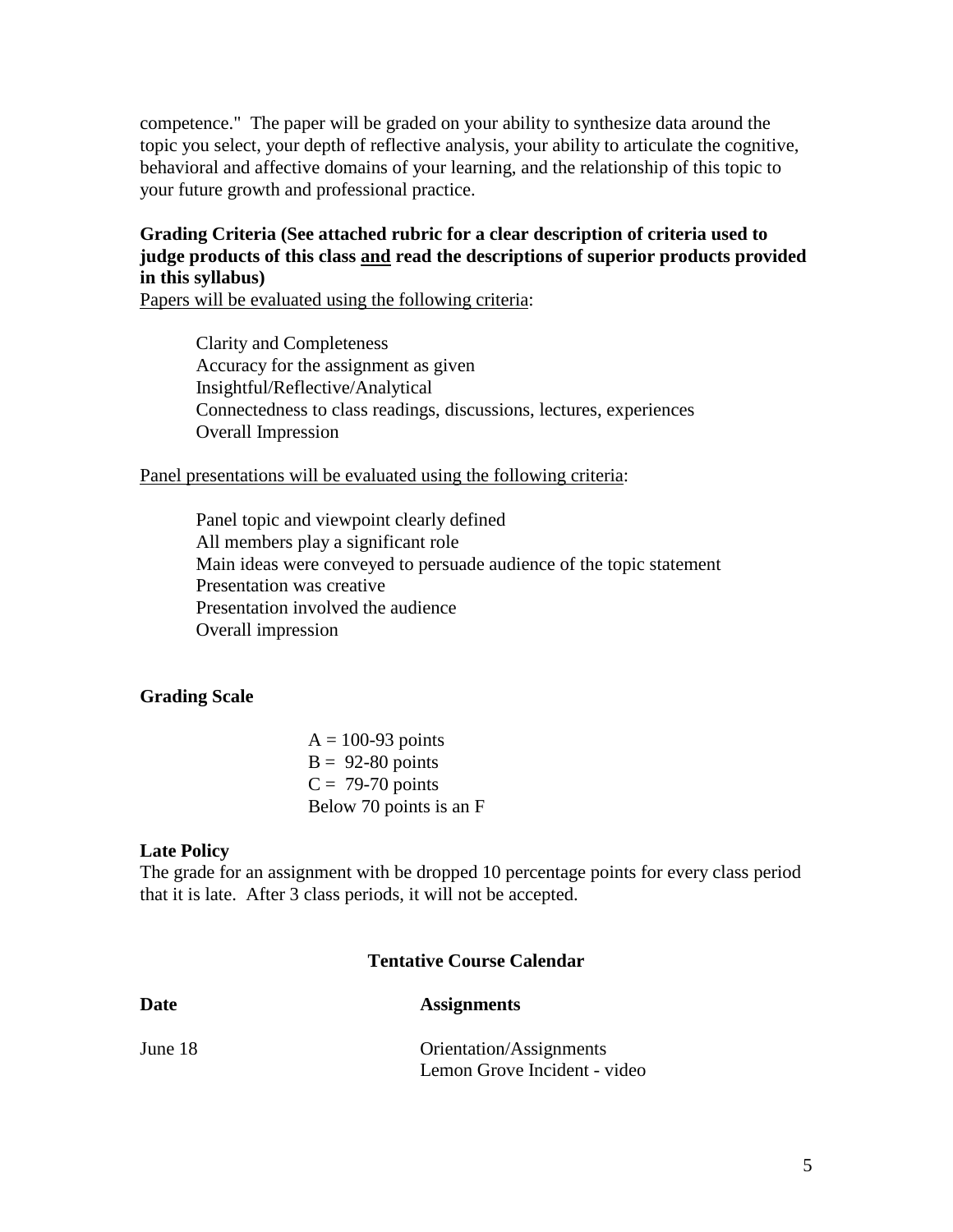| June 20 | Chapter1: Gollnick and Chinn<br>Culture, Pluralism and Equality                                       |
|---------|-------------------------------------------------------------------------------------------------------|
| June 21 | Chapter 2: Gollnick and Chinn<br><b>Class Issues</b>                                                  |
| June 23 | Chapter 3: Gollnick and Chinn<br><b>Ethnicity and Race</b>                                            |
| June 27 | Chapter 4: Gollnick and Chinn<br><b>Gender Issues</b>                                                 |
| June 28 | Chapter 5: Gollnick and Chinn<br>Exceptionality<br><b>Personal History Due</b>                        |
| July 2  | Chapter 6: Gollnick and Chinn<br>Religion                                                             |
| July 5  | Chapter 7: Gollnick and Chinn<br>Language                                                             |
| July 9  | No class                                                                                              |
| July 11 | Cummins: Leyba                                                                                        |
| July 12 | Krashen: Leyba                                                                                        |
| July 16 | Chapter 8: Gollnick and Chinn<br>Age                                                                  |
| July 18 | Chapter 9: Gollnick and Chinn<br>Teaching that is Mutlicultural                                       |
| July 19 | Chapters 1: Spring<br>Deculturalization and the Racial and Cultural<br>Superiority of Anglo Americans |
| July 23 | Chapter 2: Spring                                                                                     |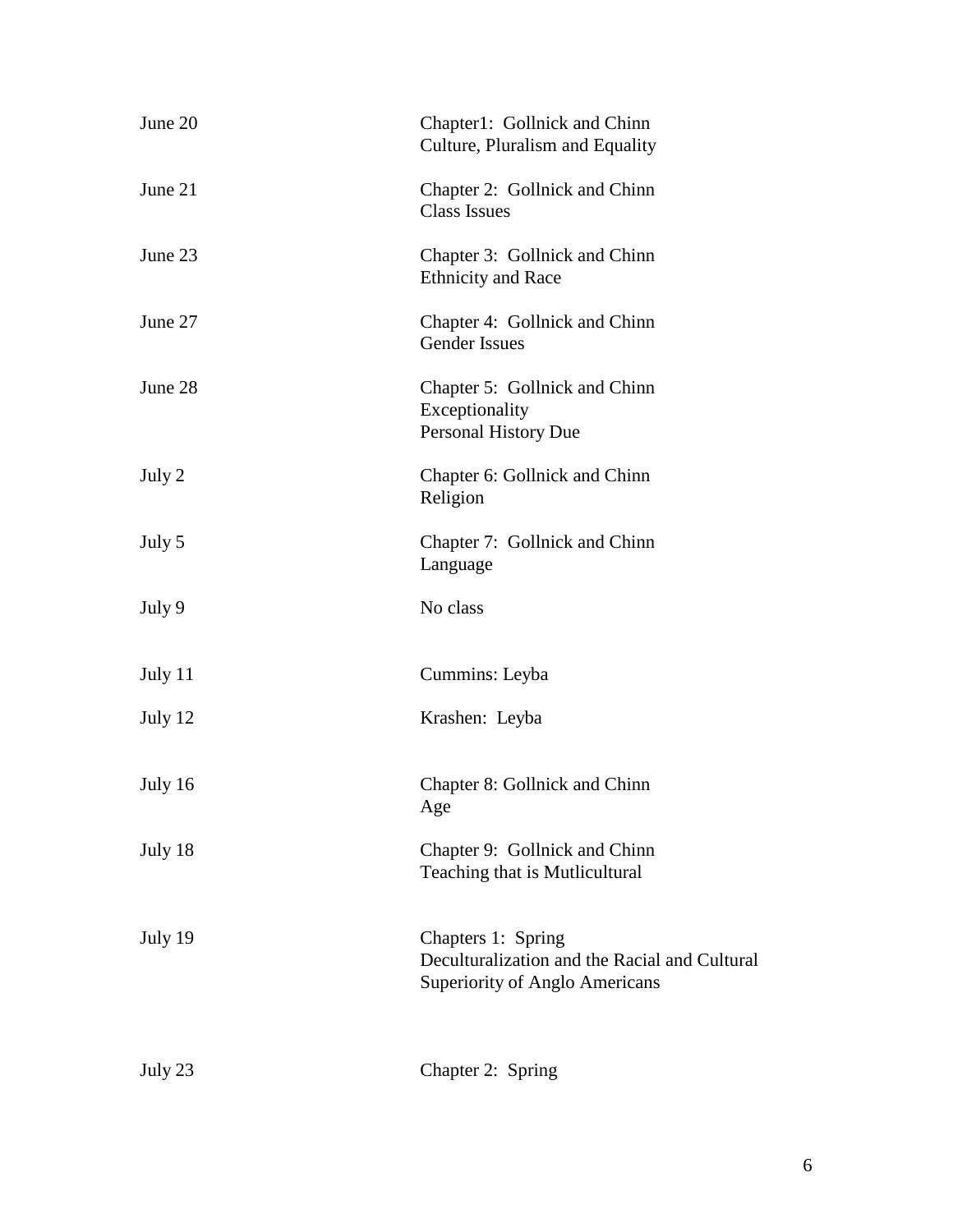|          | Deculturalization and the Schooling of Native<br>Americans                                      |
|----------|-------------------------------------------------------------------------------------------------|
| July 35  | Chapter 3: Spring<br>Deculturalization of Puerto Ricans                                         |
| July 26  | Chapter 4: Spring<br>Deculturalzation of African Americans                                      |
| July 30  | Chapters 5: Spring<br><b>Education as Segregation: Asian Americans</b><br>and Mexican Americans |
| August 1 | Chapter 6: The Great Civil Rights Movement and<br>the New Culture Wars                          |
| August 2 | Panel Presentations (3)<br>Evaluations by class and presentation groups                         |
| August 6 | Panel Presentations (3)<br>Evaluations by class and presentation groups                         |
| August 8 | Panel Presentations (3)<br>Evaluations by class and presentation groups                         |
| August 9 | Summary of course content and application of<br>learning to teaching California's children      |
|          | Outcome Assessment to be done in class                                                          |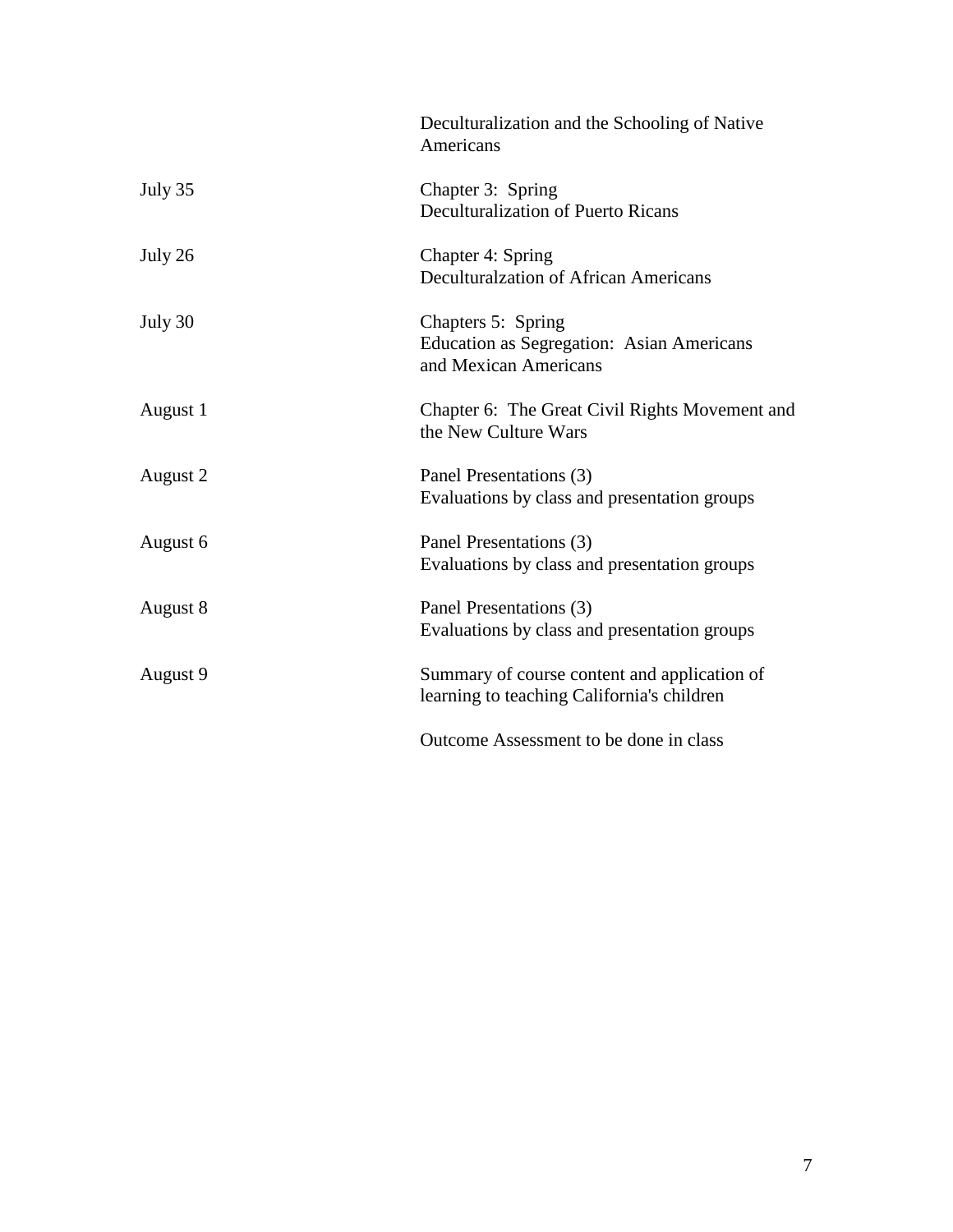### **CULTURE AND EFFECTIVE INSTRUCTIONAL PRACTICES**

A Model (with 7 goals) for Culturally/Linguistically Responsive Teaching Adapted from Davidman & Davidman, 1994 by Francisco Rios, CSU - San Marcos

Goal #1: Focus on Educational Equity - includes equity in physical and financial conditions (including the quality and experience of teachers), the opportunity to learn the curriculum (via multiple modalities/intelligences, etc.), and educational outcomes for both individuals and groups (by gender, ethnicity, language, SES, etc.). It distinguishes equality of opportunity from equity of outcomes.

Ask: Are my curriculum and teaching methods "fair" for a wide array of Ss?

Goal #2: Empower Students & Their Caretaker(s)/Parent(s) - empower students to gradually control the shape/content of their learning, to improve the quality of their environments, to work independently and interdependently. Empower parents with meaningful involvement in the class and school.

Ask: Do my lessons and teaching methods make use of or help to develop cooperative empowering relationships between the teacher, her students and their parents/caregivers?

Goal #3: Promote Intergroup Harmony - focus is on unity; includes issues of stereotyping, racism, prejudice. Must teach how to get along

Ask: Does my lesson and teaching help promote feelings of unity and harmony in the class?

Goal #4: Expand Peopleís Cultural Knowledge Base - An expanded knowledge base about other cultural/linguistic groups - begins with their own cultural roots. Goal is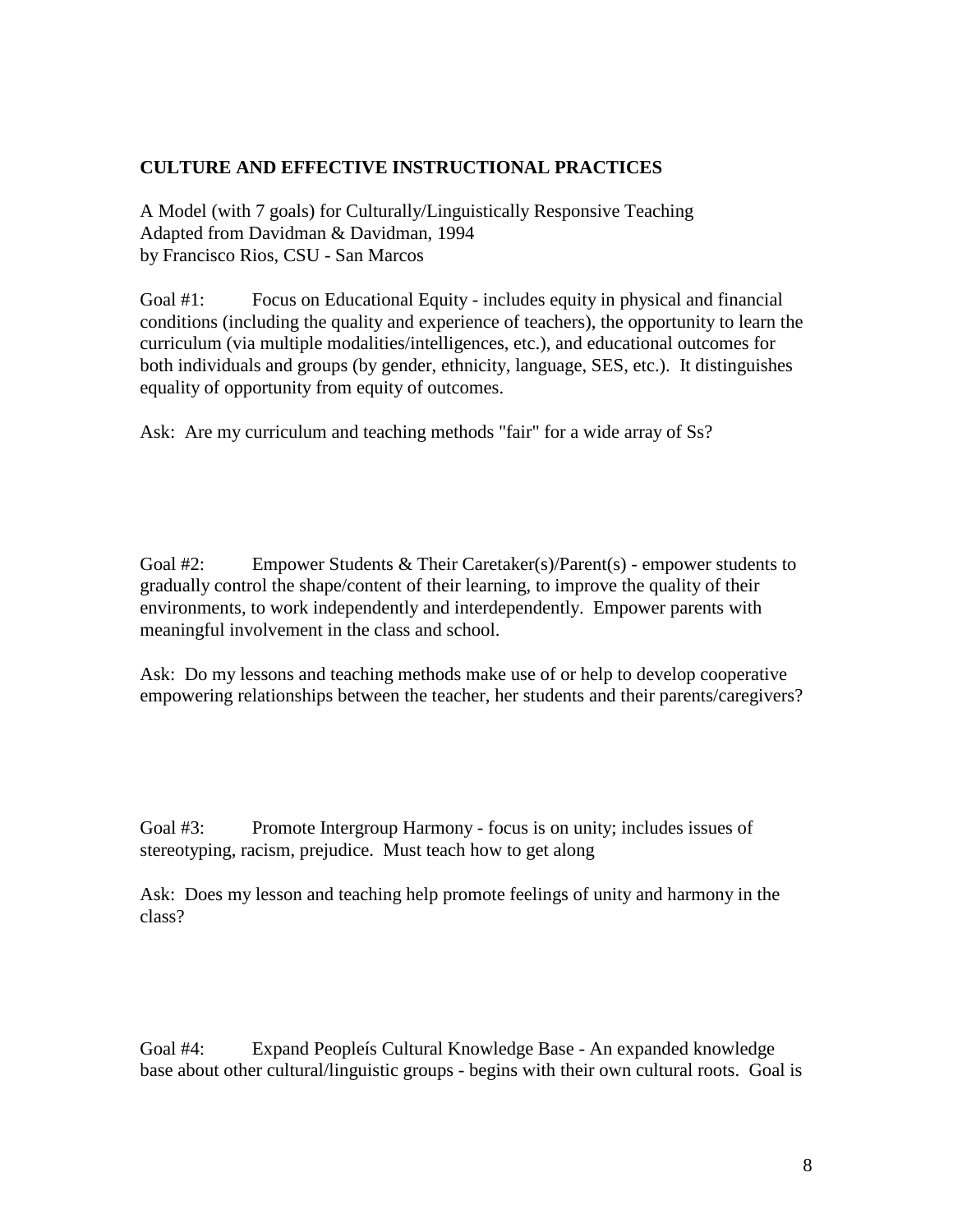to teach how to learn about cultures. Use this information to create cultural sensitive action.

Ask: Does my curriculum and teaching increase Students knowledge of various cultural/linguistic groups including their own?

Goal #5: Develop a "multicultural perspective" - seeing the power of race, SES, gender, etc on peopleís lives. Looks at what we can learn from other groups, how multiple cultures have influenced history, music, people, etc, and seeing things from multiple perspectives.

Ask: How does my curriculum and teaching help Students see and think from multiple perspectives?

Goal #6: Value Cultural Pluralism - focuses on the affective domain. Strive to view cultural groups and diversity in positive light.

Ask: How does this lesson/unit help Ss to develop tolerance, respect, and/or appreciation for individuals/groups that are different (culturally, linguistically, physically, etc.) from their own?

Goal #7: Respond to Linguistic Diversity - Provide Students comprehensible input while putting them at ease.

Ask: In what way have I made this lesson accessible to my English language learners and set them at ease for learning it?